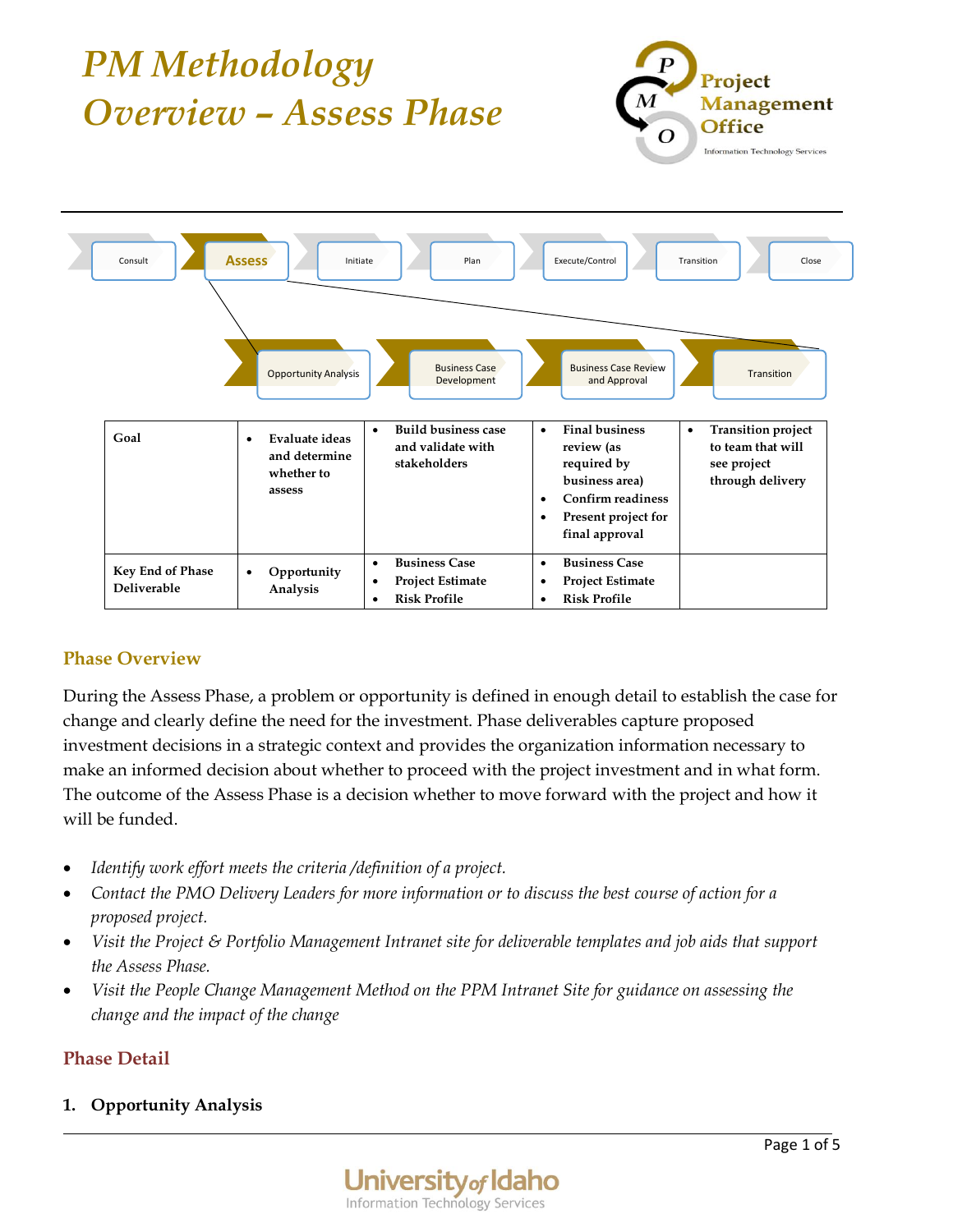Objective: Assess an idea to determine if it warrants moving forward to build the detailed business case.

- a) In some cases, rather than going directly into business case development, it is appropriate to do a higher level assessment to gain a better understanding of the problem or opportunity.
- b) Business leadership in the sponsoring organization determines whether the idea is declined or deferred, or whether it moves on for further assessment and business case development.

## **2. Business Case Development**

#### **a) Prepare for Assessment**

Objective: Position the assessment for success.

- Understand Project Sponsor and Business Owner expectations
- Define resources needed for the assessment
- Collect information that has been defined to date
- **•** Define stakeholders (Finance, IT, etc.) that will be involved in the assessment, determine how they will be engaged, and set expectations
- Develop assessment plan and timeline
- Review phase deliverables to understand what is required
- Review approval and funding process
- Determine where to capture the assessment documentation
- Kick off the assessment

### **b) Define Problem/Opportunity and Desired Outcome**

Objective: Establish the case for change and clearly define the need for investment.

- The first step is to identify the need (problem or opportunity) and the desired outcome. Due consideration should be given to the broader organization context, which includes the current business environment, strategic business goals, and drivers for change. Relating the investment proposal to strategic goals will help clearly define the business need and, ultimately, demonstrate the value of the investment to the organization.
- The following key questions should be assessed.
	- *Where are we now?* Describes the current unit's environment.
	- *Where do we want to be?* Describes the unit objectives.
	- *What is the business need?* Describes the problem or opportunity facing the unit or university.
	- *What has triggered the need for change?* Describes the drivers for change.
	- *What are we trying to achieve?* Describes the unit's desired outcomes.
	- *What is the strategic fit?* Describes how the proposed investment maps to the corporate and university strategy.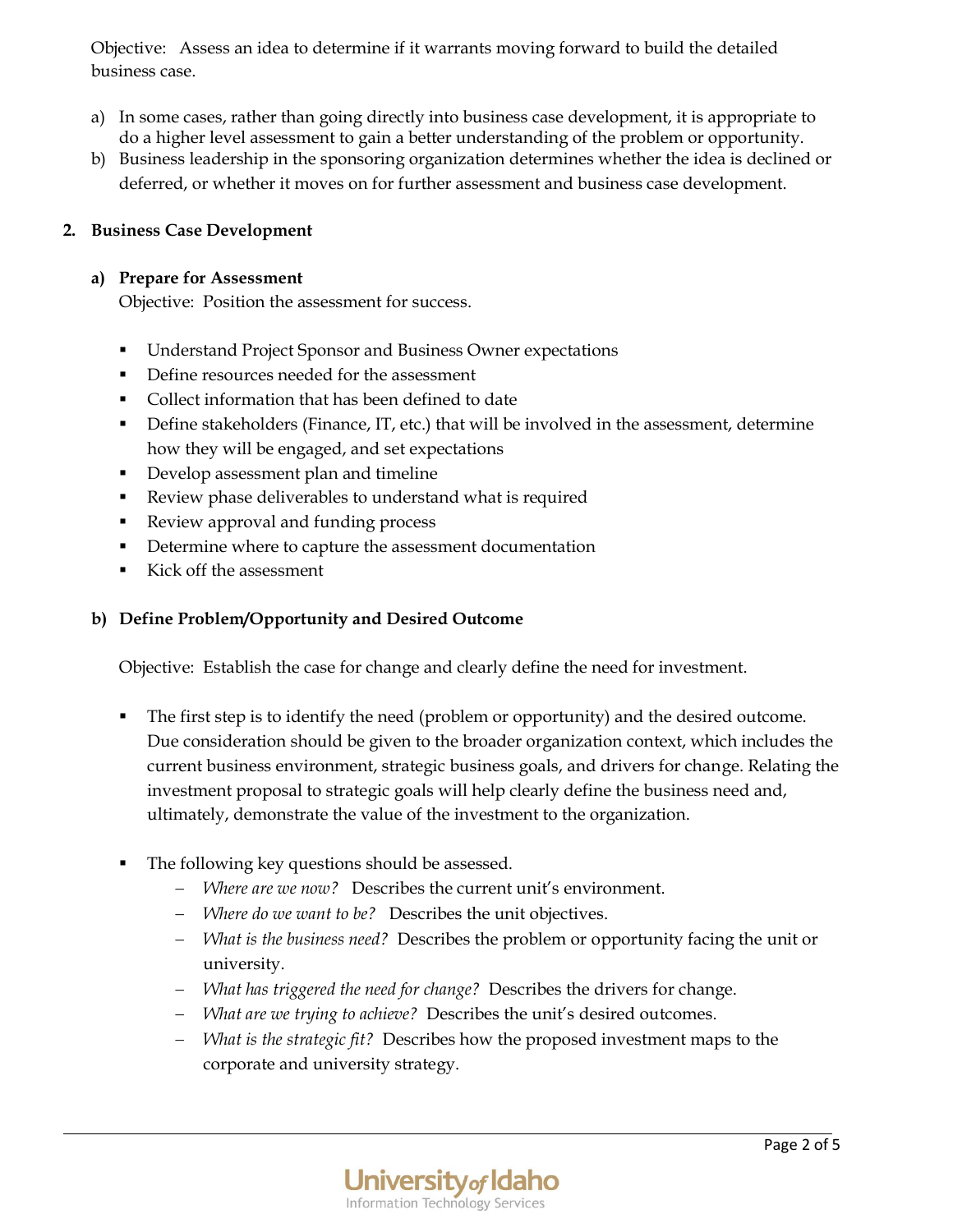- *What are the high level requirements?* Defines the key requirements to address the unit's need.
- *What are the assumptions, constraints and dependencies?* Defines the assumptions, constraints and dependencies that need to be taken into account.
- *What is the scope of effort that is needed?* Defines the boundaries what is in scope and out of scope.
- *How ready are we to take on this change?* Defines who is impacted and how ready we are for the change (organizationally, capacity, financially, etc.).

## **c) Analyze Options**

Objective: Identify and analyze the options to demonstrate due diligence in the selection of the recommended solution.

- **•** Preliminary Options Analysis
	- *Evaluation Criteria*: Define the evaluation criteria that will be used for screening and analysis of the options and, ultimately, determining an overall recommendation.
	- *Possible Options*: Define the potential options for addressing the business need. Status Quo should be considered as an option.
	- *Screen the Options*: Assess how well each option meets the evaluation criteria. Determine if the option should be considered for further analysis.
	- Analyze Viable Options
		- *Alignment*: Look at each option to determine 1) how well the organization's strategy and goals will be met, and 2) to what degree the business outcome will be addressed and how the business outcome will be realized.
		- *Costs and Benefits*: Define the high-level estimate of the cost for developing each solution option, the ongoing costs for maintaining the solution, and the benefits that will be realized.
		- *Risks*: Understand the risks associated with each option and how they will be mitigated.
		- *Advantages and Disadvantages:* Compile and analyze the results, identifying the advantages and disadvantages of each.
- Justification and Recommendation
	- *Comparison:* Show how each option is compared against the standardized set of criteria.
	- *Recommended Option:* Business owner and key stakeholder identify the recommended solution.

# **d) Define Recommended Option**

Objective: Further define the recommended option for solving the business need so that the business case has enough detail to allow an investment decision.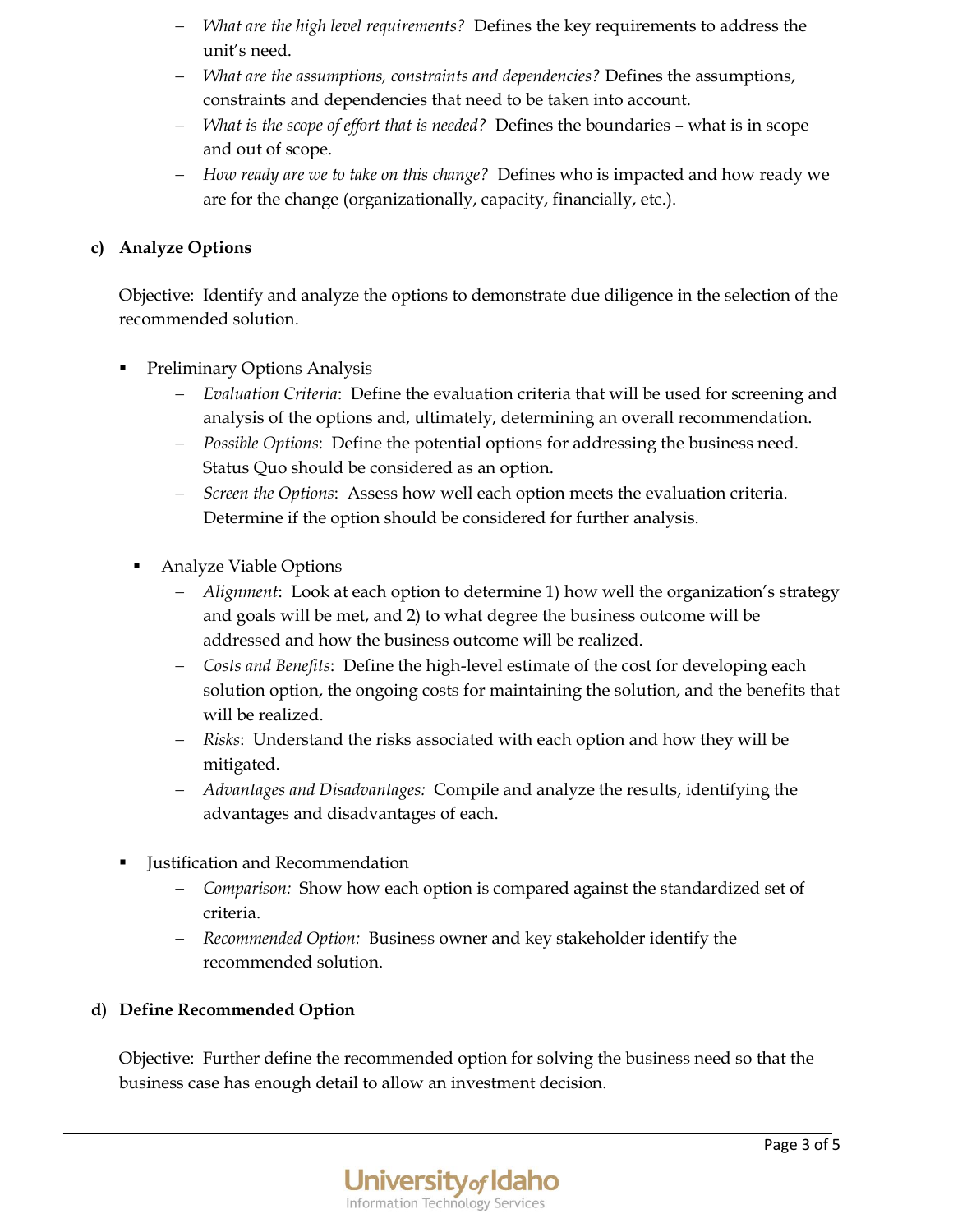- *Proof of Concept:* Determine whether a proof of concept is needed to test the feasibility of the business solution.
- *Components:* Define business components required to achieve the solution.
- *Stakeholder Assessment*: Identify who will be impacted by the change that will be introduced and how they will be impacted.
- *Stakeholder & Organizational Readiness*: Assess how ready the organization is to take on this change.
- *Resources*: Identify the types of resources that will be required for this project and estimate the effort required.
- *Timeline*: Estimate the timeline for developing and rolling out.
- *Cost*: Estimate the cost to develop and maintain.
- *Benefits*: Estimate the benefits, tangible and intangible, that will be realized a result of the project.
- *Risk:* Identify the business and execution risks associated with this effort

## **e) Finalize Business Case Deliverables and Gain Initial Sign-off**

Objective: Prepare the business case documents for approval and gain sign-off to proceed.

- Conduct final confirmation with Finance, IT and other key stakeholders that there is understanding and alignment on the business case.
- Gain initial sign off on the business case from the Project Sponsor and Business Owner.

## **3. Business Case Review and Approval**

### **a) Business Case Review**

▪ Understand what the area's requirements are and determine how to align with other required or recommended reviews to ensure value in each.

## **b) Confirm Readiness**

- **•** The readiness review is to confirm that all key stakeholders are aligned with the business case and that they are ready to take on this effort from a resource and organizational change perspective.
- Key stakeholders that are involved in developing the solution or impacted by the change must be part of this review.
- The normal business case documents are used for this review.
- Results should be sent confirming commitment and readiness, and identifying any followup steps required before moving on for final approval.

## **c) Final Sign-off**

- Gain final sign-off on the business case documents from the Project Sponsor and the Business Owner.
- This sign-off indicates their commitment to the project, including ownership of the scope, risk, cost and benefits.

# **d) Final Approval**